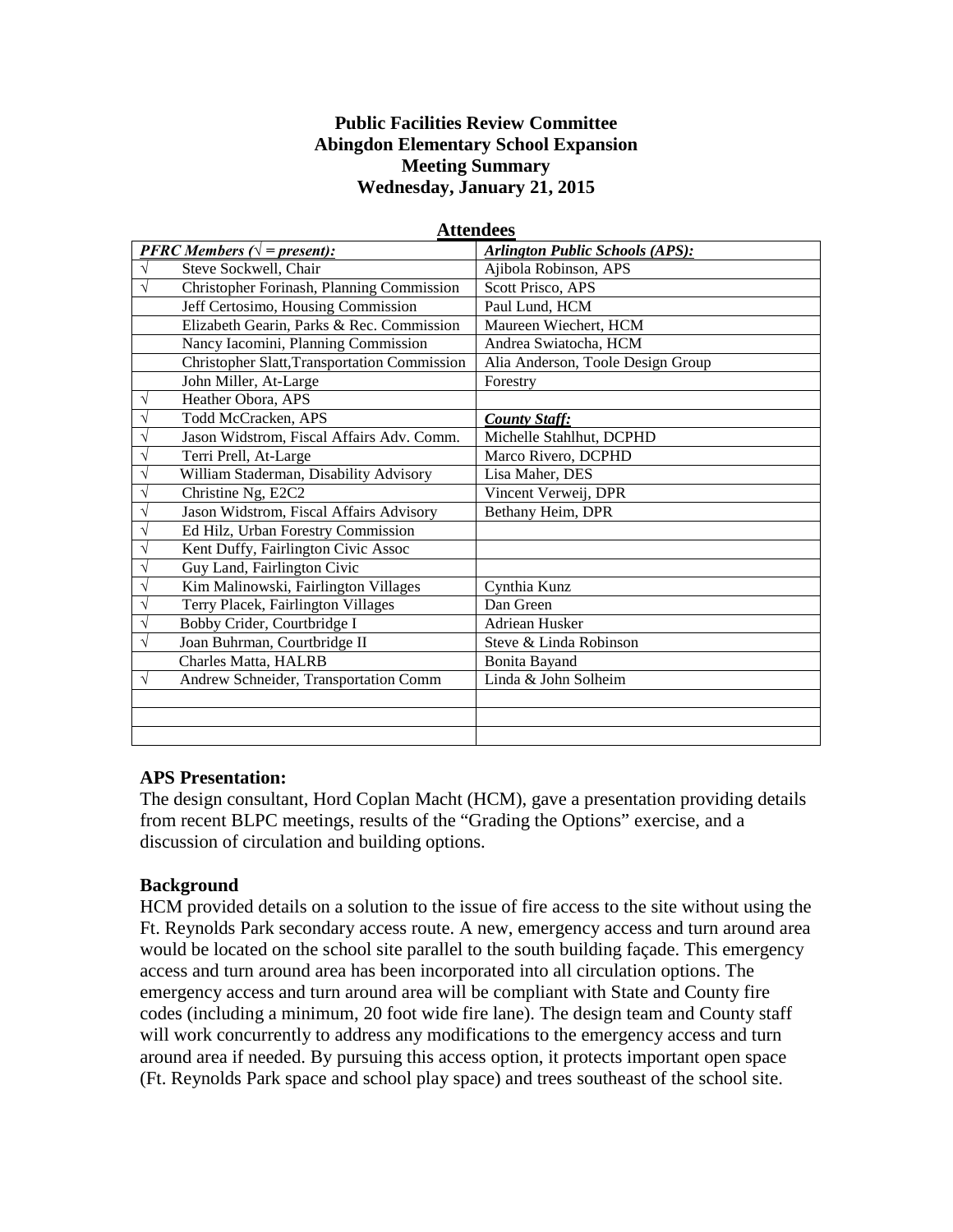Alia Anderson, Toole Design Group, provided an overview of current safety concerns and traffic/pedestrian conflict points.

## **Discussion of Options**

HCM reviewed the concept design options, and consolidated the options into the "Field Loop" or the "Lot Loop" option. The Field Loop option provides circulation around the existing green space, and the Lot Loop includes a bus turnaround adjacent to the existing parking lot, and provides pick-up queuing in the parking lot itself.

HCM outlined the benefits and drawbacks of each option, and Alia Anderson, Toole Design Group, provided details on the traffic and circulation impacts.

PFRC member asked how someone parked in the parking lot would safely travel to the entrance of the school and HCM responded there will be sufficient handicap parking spaces that will not be illegally occupied because there will also be short-term drop-off spaces provided. Additionally, there is consideration of connection traffic islands at the end of the parking lot and creating a walkway to the school.

PFRC members pointed out the Fairlington? Civic Association trees will need to be moved for the Lot Loop option, asked if the small trees along the walkway can be transplanted, and requested a tree inventory. The arborist acknowledged the Civic Association trees would need to be moved, and will provide the existing tree inventory. County staff added the small walkway trees could easily be transplanted.

PFRC members asked about the total percentage of green space lost and added there should be more effort to reduce pavement in the Lot Loop option. Questions related to Courtbridge specifically included the distance from Courtbridge to the new cutout, the current problem intersection and right-of-way with Courtbridge, and if the small green space on the northwest corner of the site will be used as a bioretention basin. HCM responded that the percentage of green space has not been calculated, the distance from the edge of building to the edge of curb is roughly 45 feet, and Alia Anderson responded that a proposed 30 foot adjustment of the intersection should help with the current rightof-way issues. Additionally, on the question of the bioretention basin, the stormwater plan for the site has not yet been developed. A more visible school will have an impact on the perception of the Courtbridge community and they are concerned the gym located in front will be a dominating element. There are additional construction concerns, especially regarding the marine clay soils and drainage. HCM agreed to provide a perspective of the gym option as viewed from Courtbridge to the next PFRC meeting and an update on the design team's effort to investigate and address potential unsuitable soils.

A PFRC member pointed out that one advantage to the Field Loop is it can be used by kids during the school day and asked if the Lot Loop can be used similarly. HCM responded they will take it into consideration. Another PFRC member stated that schools should be used as community centers and the gym located in the front of the building would facilitate that use and provide a better civic presence.